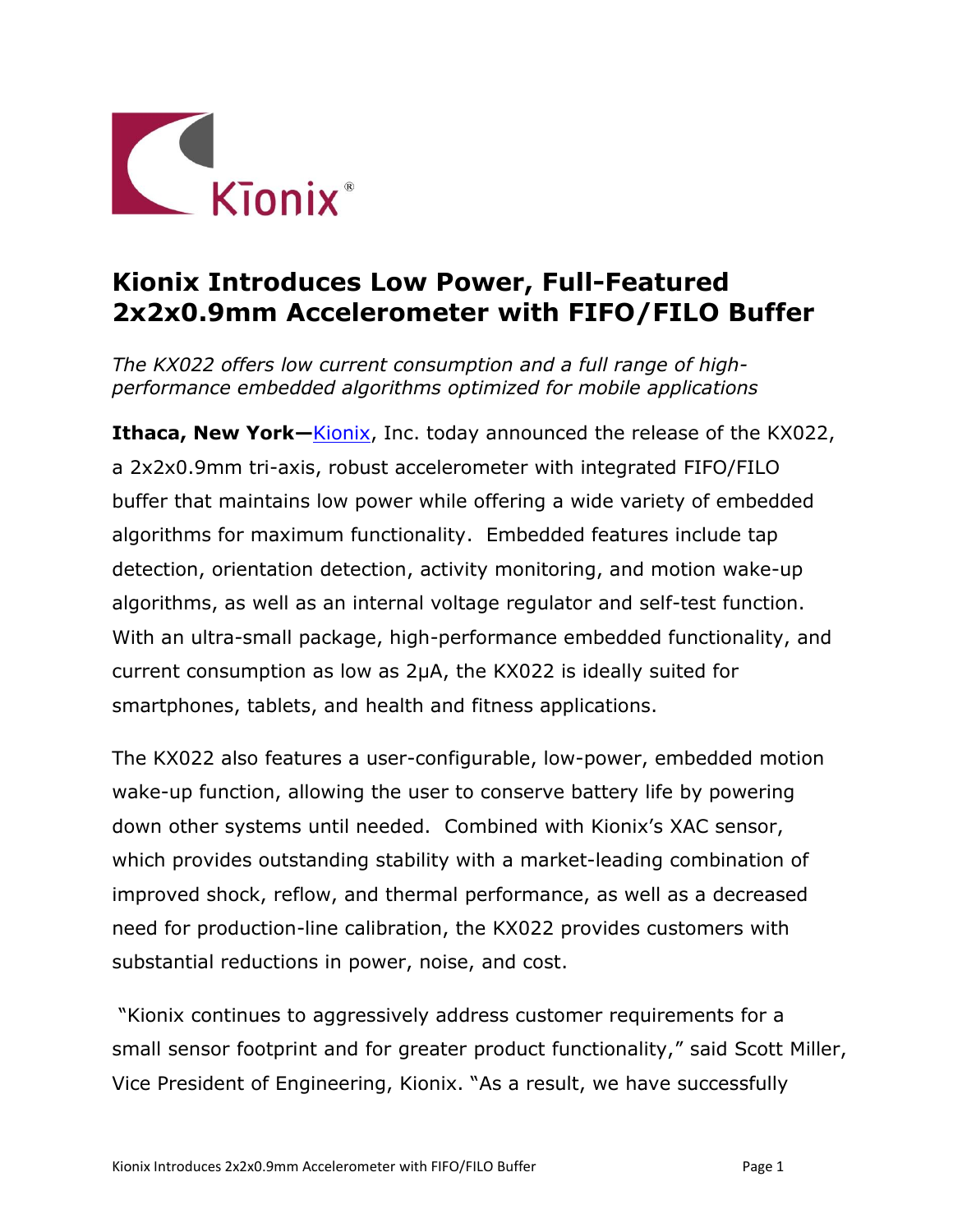enhanced our previous 2x2 offering by adding in a full range of embedded algorithms and functionality and an integrated FIFO/FILO buffer, dropping current consumption, and reducing noise, thereby making this part perfect for mobile applications."

## **KX022 features include:**

- Low current consumption in all modes: 2 µA in standby, 10 µA at normal resolution (25Hz ODR), and 130 µA for high resolution;
- User-selectable resolution and acceleration ranges at  $+/-2g$ ,  $+/-4g$  or +/-8g, as well as user-selectable Output Data Rate (ODR);
- Embedded FIFO/FILO buffer;
- Two interrupt registers;
- Digital high-pass filter outputs;
- Low noise for better resolution;
- $\bullet$  I<sup>2</sup>C and SPI digital output;
- An internal voltage regulator that maintains constant internal operating voltages over its 1.8 – 3.6V range of input supply;
- Up to 14-bit resolution for greater precision;
- Self-test function; and
- Embedded functionality, including tap detection, orientation, activity, and motion wake-up algorithms.

## **Availability**

Available in a 12-pin, LGA, plastic package, the KX022 will be sampling to qualified customers during Q1 2013. For more information, please email: [salesna@kionix.com](mailto:salesna@kionix.com) or contact the [Kionix sales office](http://www.kionix.com/about-kionix/sales-offices.html) nearest you.

## **About Kionix**